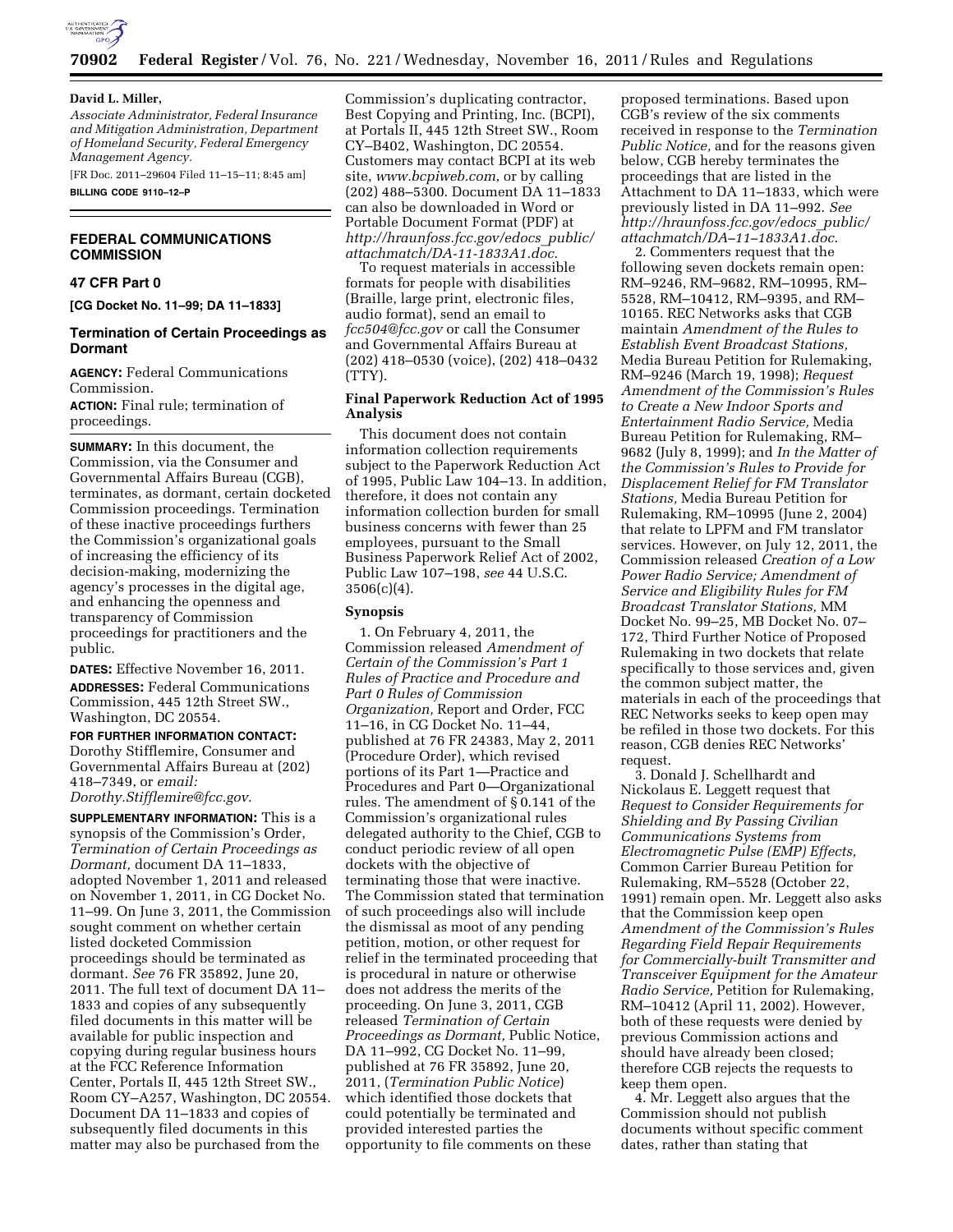''comments are due X days after publication in the **Federal Register**.'' The Commission initiated the subject proceeding as a part of its commitment to improving docket management procedures. To that end, DA 11–1833 terminates almost 1,000 pending but inactive proceedings. Additionally, going forward, the Commission will monitor and expeditiously terminate any proceeding in which an order with no further notice of proposed rulemaking has been released and no petition for reconsideration of the order has been timely filed. Regarding Mr. Leggett's concern that documents are published before the comment dates are established in the **Federal Register**, such dates are readily available in EDOCS once the document has been published, and commenters may always wait for this publication to submit their filings in the record. However, CGB will continue to look for ways to increase participation in our proceedings by the public by streamlining the comment process and making deadline and other submission information more readily available.

5. Mr. Jonathan Hardis requests that *Amendment of the Commission's Rules to Permit the Introduction of Digital Audio Broadcasting in the AM and FM Broadcast Services,* Mass Media Bureau Petition for Rulemaking, RM–9395 (November 6, 1998) remain open, even though he acknowledges that there has been no activity in the proceeding in over 11 years and none is expected. Mr. Hardis maintains that the Docket may contain material that is related to ongoing MM Docket No. 99–325. *See Digital Audio Broadcasting Systems and Their Impact on the Terrestrial Radio Broadcast Service,* FCC 07–33, Second Report and Order, published at 73 FR 3652, January 22, 2008. To address this concern, the records in terminated proceedings will remain part of the Commission's official record, and the various pleadings, orders and other documents in these dockets will continue to be accessible to the public, post-termination. Since docket RM– 9395 has had no activity in over a decade, CGB finds that it is dormant and rejects Mr. Hardis's request to keep it open.

6. ARRL, formerly known as the American Radio Relay League, Incorporated, objects to the dismissal of its Petition for Rulemaking, *Amendment of Part 2 and Part 97 of the Commission's Rules Regarding the 2300–2305 MHz Band,* RM–10165, in which ARRL requested that the Amateur Radio Service allocation status in the 2300–2305 MHz band be changed from secondary to primary. ARRL originally

filed its Petition on May 7, 2001, and the Commission placed it on Public Notice on July 2, 2001. *See Consumer Information Bureau Reference Information Center Petitions for Rulemaking Filed, Report No. 2491* (July 2, 2001). On October 10, 2002, the Commission's Office of Engineering and Technology (OET) issued *Allocation of Electromagnetic Spectrum Pursuant to Title III of the Balanced Budget Act of 1997 and Amendment of Part 90 of the Rules to Establish a New Subpart Y— Personal Location and Monitoring Service, RM–9797; Amendment of Parts 2 and 97 of the Commission's Rules Regarding the 2300–2305 MHz Band, RM–10165; Co-Primary Allocation of 2300–2305 MHz to the Amateur Radio Service and the Miscellaneous Wireless Communications Service, RM–10166,*  Order, DA 02–2587 (*OET Order*) dismissing ARRL's Petition.

7. ARRL claims that the *OET Order*  did not resolve the issue of the allocation status of the Amateur Radio Service in the 2300–2305 MHz band, or ARRL's request for a primary allocation in that segment. ARRL maintains that the status of the Amateur Radio Service allocation at 2300–2305 MHz remains relevant because of actions taken by the Commission with respect to an adjacent band at 2305–2320 MHz; because ARRL has filed a Petition for Reconsideration regarding the actions taken in the 2305– 2320 MHz band; and due to other unrelated proposals for use of the 2300– 2305 MHz band.

8. Regarding the 2305–2320 MHz band, in May 2010, the Commission issued an Order that amended certain rules governing the Wireless Communications Service (WCS) to enable WCS licensees to provide mobile broadband services (*WCS Order*). In doing so, the Commission acknowledged that out-of-band emissions that could result from expanded use of WCS mobile devices in the 2305–2320 MHz band have the potential to increase interference to amateur radio operations in the 2300– 2305 MHz band. During the course of the WCS proceeding, however, ARRL did not file any comments raising the issue of whether the Amateur Radio Service allocation status in the 2300– 2305 MHz band should be modified. Although ARRL filed a Petition for Reconsideration of the *WCS Order,* it did not request a change in the status of the Amateur Radio Service allocation at 2300–2305 MHz in that filing. In its Reply Comments to the Opposition to its WCS Petition, ARRL specifically stated that it was not asking the Commission to revisit any aspect of its past decisions regarding that status.

9. CGB finds that the RM–10165 proceeding concerning ARRL's request to change the status of the Amateur Radio Service to primary in the 2300– 2305 MHz band should be terminated, since its request was dismissed and ARRL did not file a petition for reconsideration of that dismissal.

10. Finally, Mr. James Whedbee suggests that termination of proceedings for dormancy is not just cause for the termination of a proceeding on the merits. Accordingly, he maintains that the Administrative Procedure Act may be violated by the dismissal of dormant dockets that are not otherwise obsolete or subsumed, and recommends that CGB leave open those docketed proceedings which are ''merely dormant for want of sufficiency of notice of their impending termination.''

11. In the *Amendment of Certain of the Commission's Part 1 Rules of Practice and Procedure and Part 0 Rules of the Commission Organization,* Notice of Proposed Rulemaking, released on February 22, 2010, published at 75 FR 14401, March 25, 2010, the Commission proposed, *inter alia,* that § 0.141 of its rules be amended to delegate authority to the Chief, CGB to terminate dormant proceedings, and invited public comment on the proposed termination process. After due consideration of the comments filed in that proceeding, the change to the rule, which was supported in the comments received, was duly adopted in the *Procedure Order.* 

12. Mr. Whedbee had an opportunity but failed to file his objection to the proposed amendment to § 0.141 of the Commission rules. Because the merits of that final action are outside of the scope of the instant proceeding, CGB rejects his argument as an untimely petition for reconsideration. CGB notes that the *Termination Public Notice* provided clear notice of the intention to terminate for dormancy all of the proceedings that are the subject of DA 11–1833, and gave any interested party the opportunity to substantively comment on each such possible termination. As noted above, each such argument specific to a particular proceeding or proceedings that has been submitted has been fully considered herein.

### **Regulatory Flexibility Act**

13. The Commission's action does not require notice and comment and therefore is not subject to the Regulatory Flexibility Act of 1980, as amended. *See*  5 U.S.C. 601(2), 603(a). The Commission nonetheless notes that it anticipates that the rules adopted will not have a significant economic impact on a substantial number of small entities. As described above, the Commission